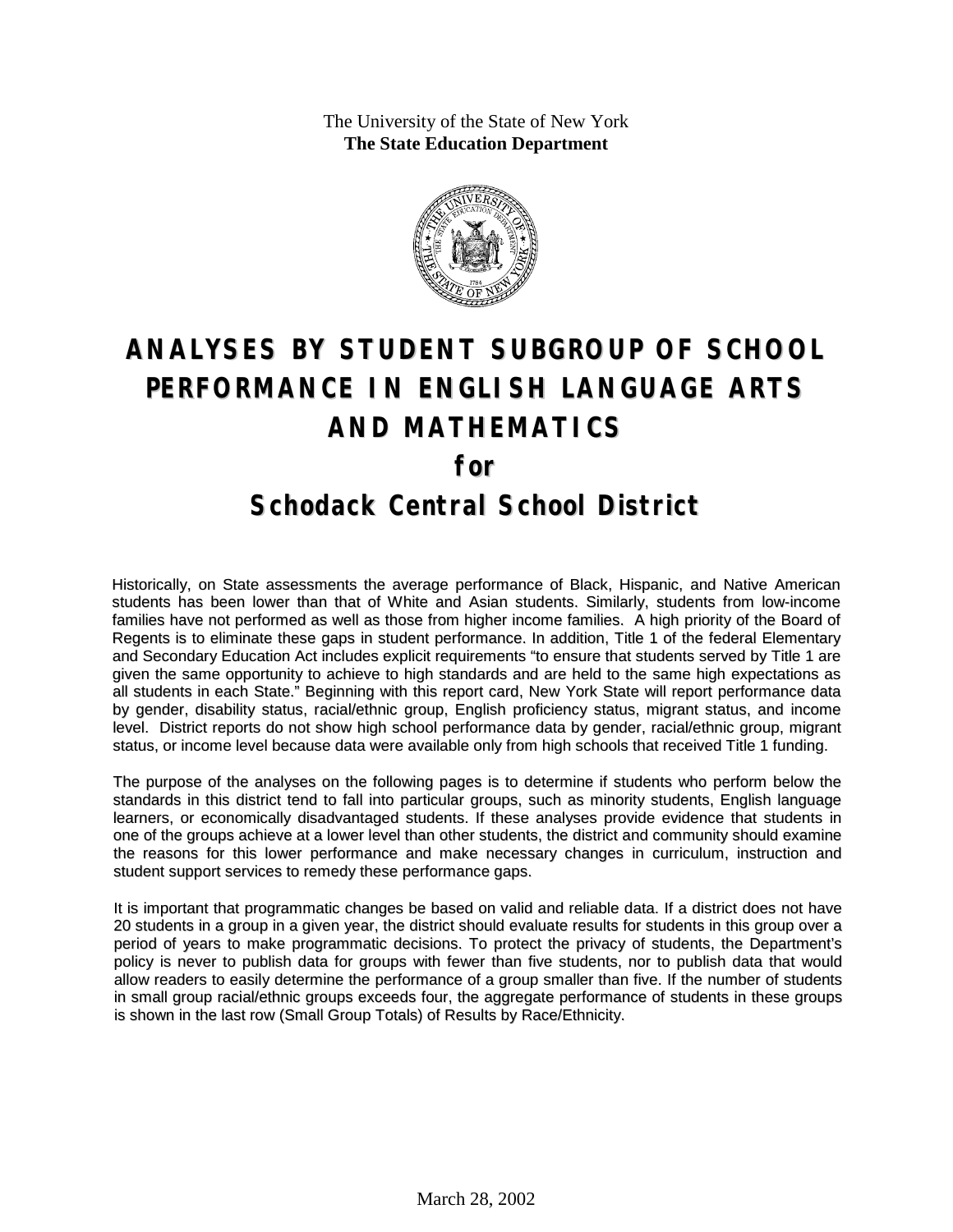# **Elementary English Language Arts**

A description of the performance levels and summary results for all general-education students and all students with disabilities can be found in the *Overview* of the New York State Report Card.

|                                       | <b>Counts of Students</b> |             |                             |                |                |                 |              |                         | <b>Percentages</b><br>of Tested |                  |
|---------------------------------------|---------------------------|-------------|-----------------------------|----------------|----------------|-----------------|--------------|-------------------------|---------------------------------|------------------|
| <b>Student Subgroup</b>               | <b>Not Tested</b>         |             |                             |                |                | <b>Students</b> |              |                         |                                 |                  |
|                                       | <b>ALT</b>                | <b>ELL</b>  | No<br>Valid<br><b>Score</b> | Level<br>1     | Level<br>2     | Level<br>3      | Level<br>4   | Total                   | Level<br>$2 - 4$                | Level<br>$3 - 4$ |
| Results by Race/Ethnicity             |                           |             |                             |                |                |                 |              |                         |                                 |                  |
| American Indian/Alaskan<br>Native     | $\mathbf 0$               | 0           | $\pmb{0}$                   | $\pmb{0}$      | 0              | 0               | 0            | 0                       | 0%                              | 0%               |
| <b>Black</b>                          | $\pmb{0}$                 | 0           | 0                           | s              | $\mathbf s$    | $\mathbf s$     | $\mathbf s$  | 1                       | s                               | s                |
| Hispanic                              | 0                         | 0           | $\pmb{0}$                   | s              | $\mathbf S$    | $\mathbf S$     | s            | $\overline{\mathbf{c}}$ | s                               | s                |
| Asian or Pacific Islander             | 0                         | 0           | $\mathbf 0$                 | s              | s              | s               | s            | 1                       | s                               | s                |
| White                                 | $\mathbf 0$               | 0           | $\mathbf{1}$                | s              | s              | ${\bf s}$       | $\mathbf s$  | 91                      | $\mathbf s$                     | s                |
| Total                                 | $\mathbf 0$               | 0           | $\mathbf{1}$                | 2              | 19             | 51              | 23           | 95                      | 98%                             | 78%              |
| Small Group Totals (s)                | 0                         | 0           | 1                           | 2              | 19             | 51              | 23           | 95                      | 98%                             | 78%              |
| Results by Gender                     |                           |             |                             |                |                |                 |              |                         |                                 |                  |
| Female                                | $\mathbf 0$               | $\mathsf 0$ | $\mathbf{1}$                | $\pmb{0}$      | $\overline{7}$ | 24              | 16           | 47                      | 100%                            | 85%              |
| Male                                  | $\mathbf 0$               | 0           | 0                           | 2              | 12             | 27              | 7            | 48                      | 96%                             | 71%              |
| Total                                 | 0                         | 0           | $\mathbf{1}$                | 2              | 19             | 51              | 23           | 95                      | 98%                             | 78%              |
| Results by English Proficiency Status |                           |             |                             |                |                |                 |              |                         |                                 |                  |
| <b>English Proficient</b>             | 0                         | 0           | $\mathbf{1}$                | 2              | 19             | 51              | 23           | 95                      | 98%                             | 78%              |
| <b>Limited English Proficient</b>     | $\mathbf 0$               | 0           | $\pmb{0}$                   | $\pmb{0}$      | 0              | 0               | $\pmb{0}$    | 0                       | 0%                              | 0%               |
| Total                                 | $\mathbf 0$               | 0           | $\mathbf{1}$                | 2              | 19             | 51              | 23           | 95                      | 98%                             | 78%              |
| Results by Income Level               |                           |             |                             |                |                |                 |              |                         |                                 |                  |
| Economically<br>Disadvantaged         | $\mathbf 0$               | 0           | $\mathbf 0$                 | 0              | $\overline{7}$ | 4               | $\mathbf{1}$ | 12                      | 100%                            | 42%              |
| Not Disadvantaged                     | $\mathbf 0$               | 0           | $\mathbf{1}$                | $\overline{2}$ | 12             | 47              | 22           | 83                      | 98%                             | 83%              |
| Total                                 | $\mathbf 0$               | 0           | $\mathbf{1}$                | 2              | 19             | 51              | 23           | 95                      | 98%                             | 78%              |
| Results by Migrant Status             |                           |             |                             |                |                |                 |              |                         |                                 |                  |
| <b>Migrant Family</b>                 | 0                         | 0           | $\pmb{0}$                   | $\pmb{0}$      | 0              | $\mathbf 0$     | 0            | 0                       | 0%                              | 0%               |
| Not Migrant Family                    | $\pmb{0}$                 | 0           | $\mathbf{1}$                | $\overline{2}$ | 19             | 51              | 23           | 95                      | 98%                             | 78%              |
| Total                                 | 0                         | 0           | $\mathbf{1}$                | $\overline{2}$ | 19             | 51              | 23           | 95                      | 98%                             | 78%              |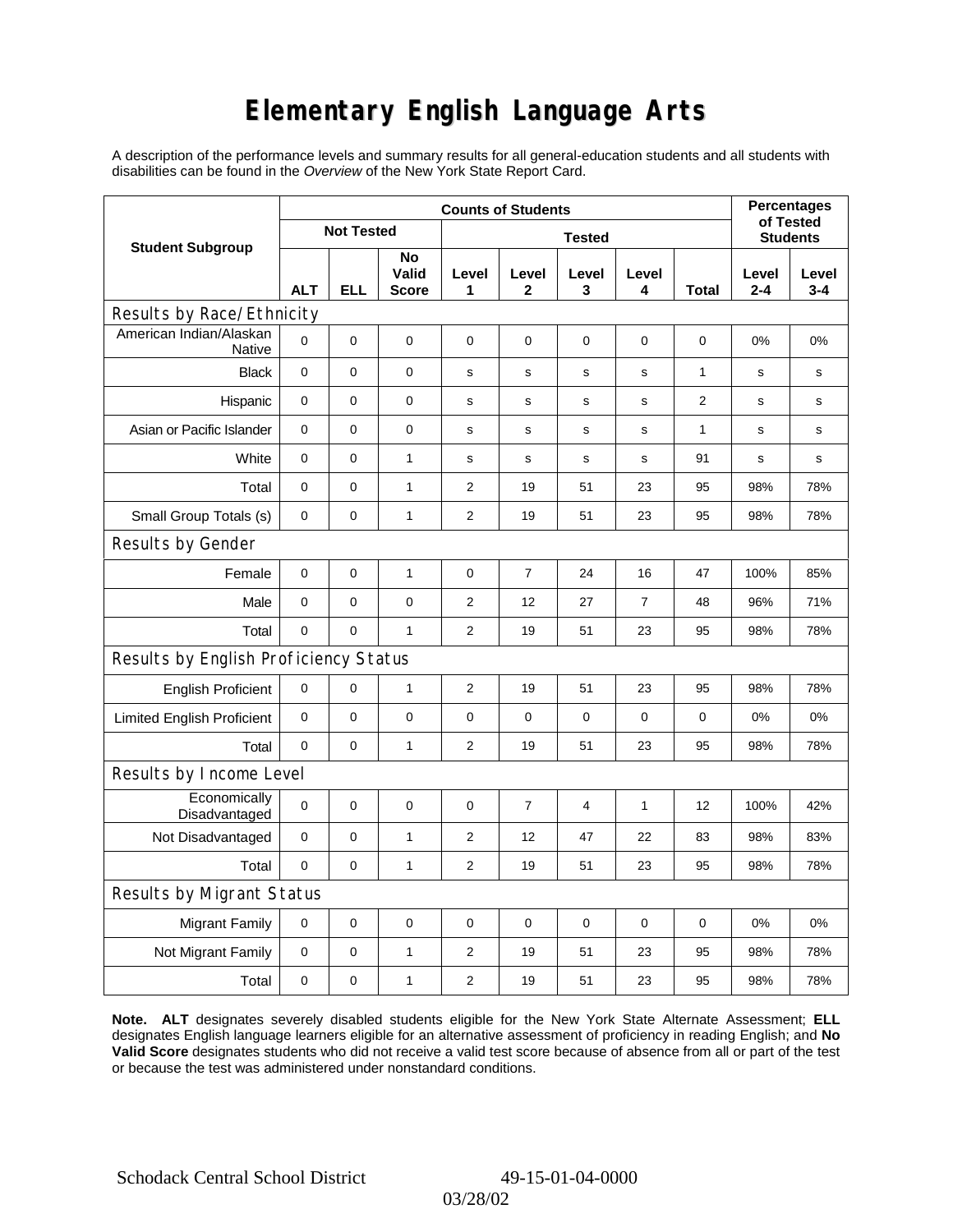# **Elementary Mathematics**

A description of the performance levels and summary results for all general-education students and all students with disabilities can be found in the *Overview* of the New York State Report Card.

|                                       | <b>Counts of Students</b> |              |                             |              |                       |                 |             |                | <b>Percentages</b><br>of Tested |                  |
|---------------------------------------|---------------------------|--------------|-----------------------------|--------------|-----------------------|-----------------|-------------|----------------|---------------------------------|------------------|
| <b>Student Subgroup</b>               | <b>Not Tested</b>         |              |                             |              |                       | <b>Students</b> |             |                |                                 |                  |
|                                       | <b>ALT</b>                | <b>ELL</b>   | No<br>Valid<br><b>Score</b> | Level<br>1   | Level<br>$\mathbf{2}$ | Level<br>3      | Level<br>4  | <b>Total</b>   | Level<br>$2 - 4$                | Level<br>$3 - 4$ |
| Results by Race/Ethnicity             |                           |              |                             |              |                       |                 |             |                |                                 |                  |
| American Indian/Alaskan<br>Native     | $\Omega$                  | 0            | 0                           | $\mathbf 0$  | $\mathbf 0$           | 0               | $\mathbf 0$ | $\mathbf 0$    | 0%                              | 0%               |
| <b>Black</b>                          | 0                         | 0            | $\pmb{0}$                   | $\mathbf s$  | $\mathsf{s}$          | $\mathbf s$     | s           | $\mathbf{1}$   | $\mathbf s$                     | s                |
| Hispanic                              | 0                         | $\mathbf{1}$ | $\mathbf 0$                 | $\mathbf s$  | $\mathbf s$           | $\mathbf s$     | $\mathbf s$ | $\overline{2}$ | $\mathbf s$                     | s                |
| Asian or Pacific Islander             | $\mathbf 0$               | 0            | $\mathbf 0$                 | $\mathbf s$  | $\mathbf S$           | s               | s           | $\mathbf{1}$   | s                               | s                |
| White                                 | 0                         | 0            | $\overline{c}$              | $\mathbf s$  | $\mathbf S$           | s               | s           | 90             | s                               | s                |
| Total                                 | $\mathbf 0$               | $\mathbf{1}$ | $\mathbf{2}$                | 1            | 4                     | 36              | 53          | 94             | 99%                             | 95%              |
| Small Group Totals (s)                | $\mathbf 0$               | $\mathbf{1}$ | $\overline{2}$              | 1            | 4                     | 36              | 53          | 94             | 99%                             | 95%              |
| Results by Gender                     |                           |              |                             |              |                       |                 |             |                |                                 |                  |
| Female                                | 0                         | $\mathbf{1}$ | $\pmb{0}$                   | $\mathbf{1}$ | 4                     | 16              | 27          | 48             | 98%                             | 90%              |
| Male                                  | $\mathbf 0$               | 0            | $\mathbf{2}$                | $\pmb{0}$    | $\mathbf 0$           | 20              | 26          | 46             | 100%                            | 100%             |
| Total                                 | 0                         | $\mathbf{1}$ | $\mathbf{2}$                | $\mathbf{1}$ | 4                     | 36              | 53          | 94             | 99%                             | 95%              |
| Results by English Proficiency Status |                           |              |                             |              |                       |                 |             |                |                                 |                  |
| <b>English Proficient</b>             | $\mathbf 0$               | 0            | $\mathbf{2}$                | $\mathbf{1}$ | $\overline{4}$        | 36              | 53          | 94             | 99%                             | 95%              |
| <b>Limited English Proficient</b>     | 0                         | $\mathbf{1}$ | $\pmb{0}$                   | $\pmb{0}$    | $\mathbf 0$           | 0               | $\mathbf 0$ | 0              | 0%                              | 0%               |
| Total                                 | $\mathbf 0$               | $\mathbf{1}$ | 2                           | 1            | 4                     | 36              | 53          | 94             | 99%                             | 95%              |
| Results by Income Level               |                           |              |                             |              |                       |                 |             |                |                                 |                  |
| Economically<br>Disadvantaged         | $\mathbf 0$               | 1            | $\mathbf{1}$                | $\mathbf 0$  | $\mathbf 0$           | 6               | 5           | 11             | 100%                            | 100%             |
| Not Disadvantaged                     | 0                         | 0            | $\mathbf{1}$                | $\mathbf{1}$ | 4                     | 30              | 48          | 83             | 99%                             | 94%              |
| Total                                 | 0                         | $\mathbf{1}$ | $\overline{2}$              | 1            | 4                     | 36              | 53          | 94             | 99%                             | 95%              |
| <b>Results by Migrant Status</b>      |                           |              |                             |              |                       |                 |             |                |                                 |                  |
| <b>Migrant Family</b>                 | 0                         | 0            | 0                           | $\pmb{0}$    | 0                     | 0               | $\mathbf 0$ | 0              | 0%                              | 0%               |
| Not Migrant Family                    | 0                         | 1            | $\overline{2}$              | 1            | 4                     | 36              | 53          | 94             | 99%                             | 95%              |
| Total                                 | 0                         | $\mathbf{1}$ | $\mathbf{2}$                | $\mathbf{1}$ | $\overline{4}$        | 36              | 53          | 94             | 99%                             | 95%              |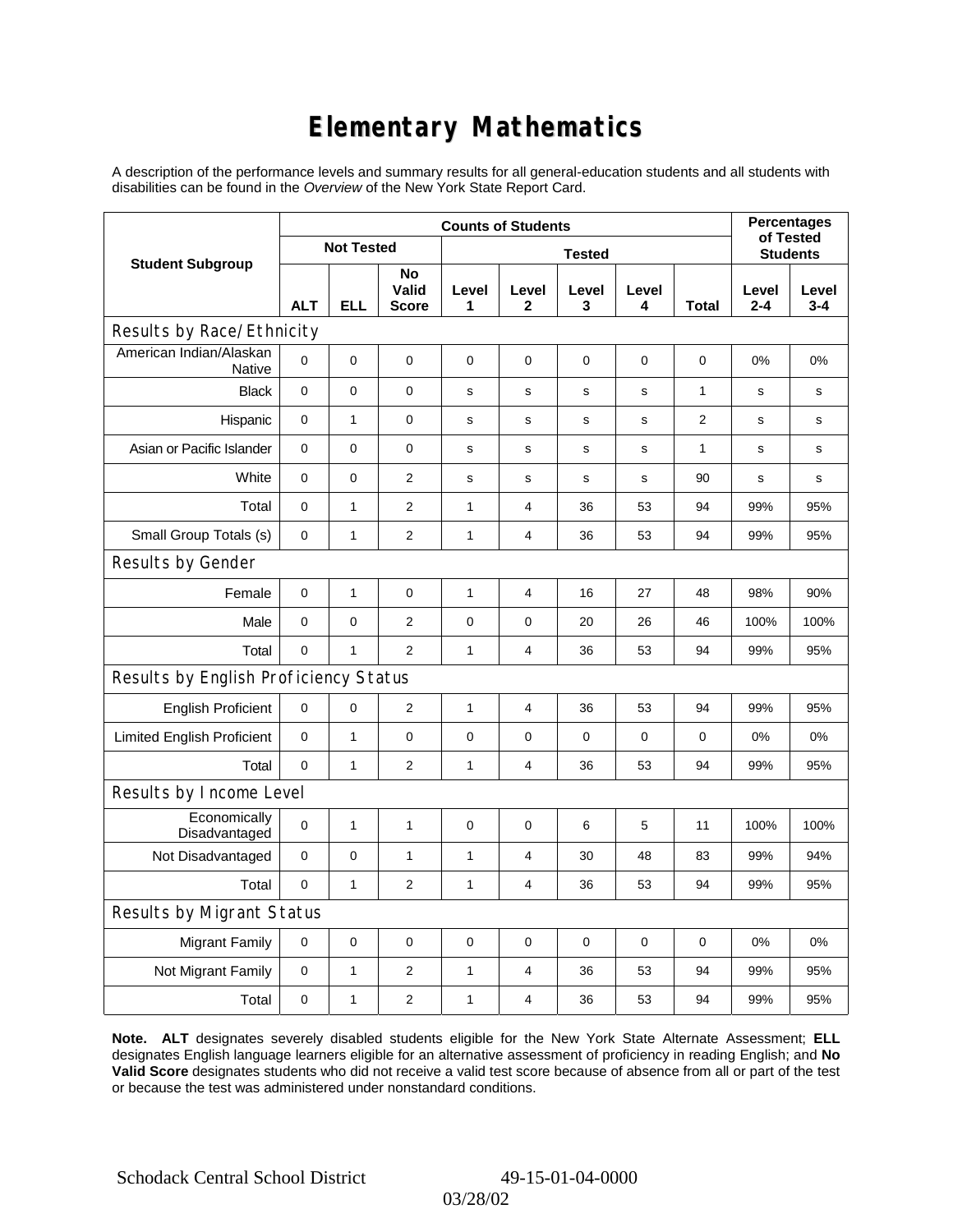### **Middle-Level English Language Arts**

A description of the performance levels and summary results for all general-education students and all students with disabilities can be found in the *Overview* of the New York State Report Card.

|                                       | <b>Counts of Students</b> |             |                             |             |             |             |             |                 | <b>Percentages</b><br>of Tested |                  |
|---------------------------------------|---------------------------|-------------|-----------------------------|-------------|-------------|-------------|-------------|-----------------|---------------------------------|------------------|
| <b>Student Subgroup</b>               | <b>Not Tested</b>         |             | <b>Tested</b>               |             |             |             |             | <b>Students</b> |                                 |                  |
|                                       | <b>ALT</b>                | <b>ELL</b>  | No<br>Valid<br><b>Score</b> | Level<br>1  | Level<br>2  | Level<br>3  | Level<br>4  | Total           | Level<br>2-4                    | Level<br>$3 - 4$ |
| Results by Race/Ethnicity             |                           |             |                             |             |             |             |             |                 |                                 |                  |
| American Indian/Alaskan<br>Native     | 0                         | $\mathbf 0$ | $\mathbf 0$                 | $\mathbf 0$ | $\mathbf 0$ | 0           | $\mathbf 0$ | $\mathbf 0$     | 0%                              | 0%               |
| <b>Black</b>                          | 0                         | 0           | 0                           | 0           | $\mathbf 0$ | 0           | $\mathbf 0$ | $\mathbf 0$     | 0%                              | 0%               |
| Hispanic                              | 0                         | $\mathbf 0$ | 0                           | $\mathbf s$ | s           | s           | s           | $\overline{2}$  | s                               | s                |
| Asian or Pacific Islander             | $\mathbf 0$               | $\mathbf 0$ | $\pmb{0}$                   | 0           | $\mathbf 0$ | 0           | $\pmb{0}$   | $\mathbf 0$     | 0%                              | 0%               |
| White                                 | 0                         | 0           | $\mathbf{1}$                | $\mathbf s$ | $\mathbf s$ | $\mathbf s$ | $\mathbf s$ | 89              | s                               | s                |
| Total                                 | 0                         | $\mathbf 0$ | $\mathbf{1}$                | 3           | 31          | 39          | 18          | 91              | 97%                             | 63%              |
| Small Group Totals (s)                | 0                         | 0           | $\mathbf{1}$                | 3           | 31          | 39          | 18          | 91              | 97%                             | 63%              |
| Results by Gender                     |                           |             |                             |             |             |             |             |                 |                                 |                  |
| Female                                | $\mathbf 0$               | 0           | $\pmb{0}$                   | $\pmb{0}$   | 15          | 25          | 8           | 48              | 100%                            | 69%              |
| Male                                  | $\mathbf 0$               | 0           | $\mathbf{1}$                | 3           | 16          | 14          | 10          | 43              | 93%                             | 56%              |
| Total                                 | 0                         | 0           | $\mathbf{1}$                | 3           | 31          | 39          | 18          | 91              | 97%                             | 63%              |
| Results by English Proficiency Status |                           |             |                             |             |             |             |             |                 |                                 |                  |
| <b>English Proficient</b>             | 0                         | 0           | $\mathbf{1}$                | 3           | 31          | 39          | 18          | 91              | 97%                             | 63%              |
| <b>Limited English Proficient</b>     | 0                         | 0           | $\pmb{0}$                   | $\pmb{0}$   | $\mathbf 0$ | 0           | 0           | 0               | 0%                              | 0%               |
| Total                                 | 0                         | $\pmb{0}$   | $\mathbf{1}$                | 3           | 31          | 39          | 18          | 91              | 97%                             | 63%              |
| Results by Income Level               |                           |             |                             |             |             |             |             |                 |                                 |                  |
| Economically<br>Disadvantaged         | $\mathbf 0$               | 0           | $\mathbf{1}$                | $\mathbf 0$ | 8           | 0           | 1           | 9               | 100%                            | 11%              |
| Not Disadvantaged                     | $\mathbf 0$               | 0           | 0                           | 3           | 23          | 39          | 17          | 82              | 96%                             | 68%              |
| Total                                 | $\mathbf 0$               | $\mathbf 0$ | $\mathbf{1}$                | 3           | 31          | 39          | 18          | 91              | 97%                             | 63%              |
| Results by Migrant Status             |                           |             |                             |             |             |             |             |                 |                                 |                  |
| <b>Migrant Family</b>                 | 0                         | 0           | 0                           | 0           | $\mathbf 0$ | 0           | $\mathbf 0$ | 0               | 0%                              | 0%               |
| Not Migrant Family                    | 0                         | 0           | $\mathbf{1}$                | 3           | 31          | 39          | 18          | 91              | 97%                             | 63%              |
| Total                                 | 0                         | 0           | $\mathbf{1}$                | 3           | 31          | 39          | 18          | 91              | 97%                             | 63%              |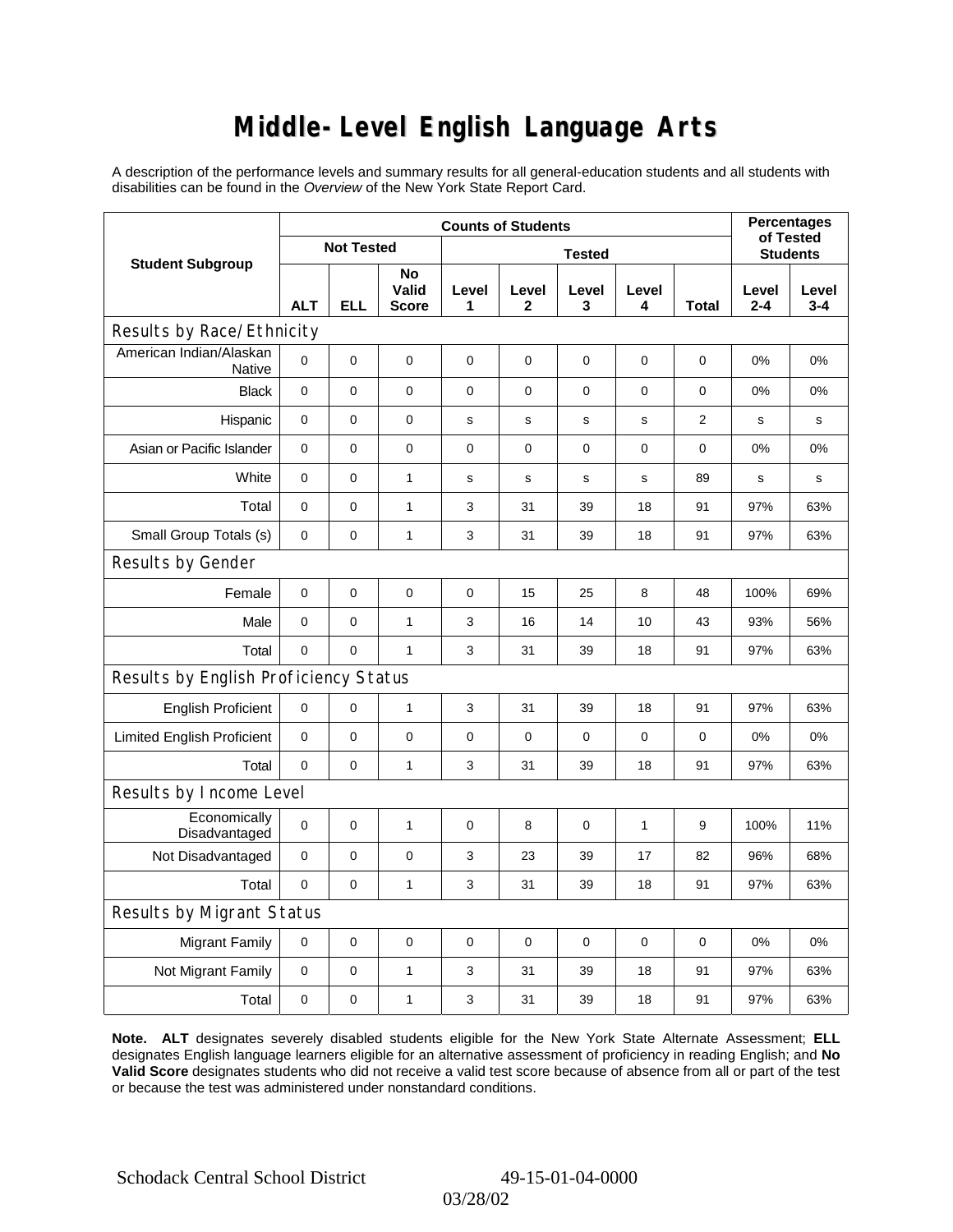### **Middle-Level Mathematics**

A description of the performance levels and summary results for all general-education students and all students with disabilities can be found in the *Overview* of the New York State Report Card.

|                                       | <b>Counts of Students</b> |                |                             |             |                       |             |                |                |                  | <b>Percentages</b><br>of Tested |  |
|---------------------------------------|---------------------------|----------------|-----------------------------|-------------|-----------------------|-------------|----------------|----------------|------------------|---------------------------------|--|
| <b>Student Subgroup</b>               | <b>Not Tested</b>         |                |                             |             | <b>Students</b>       |             |                |                |                  |                                 |  |
|                                       | <b>ALT</b>                | <b>ELL</b>     | No<br>Valid<br><b>Score</b> | Level<br>1  | Level<br>$\mathbf{2}$ | Level<br>3  | Level<br>4     | <b>Total</b>   | Level<br>$2 - 4$ | Level<br>$3 - 4$                |  |
| Results by Race/Ethnicity             |                           |                |                             |             |                       |             |                |                |                  |                                 |  |
| American Indian/Alaskan<br>Native     | 0                         | $\mathbf 0$    | $\mathbf 0$                 | $\mathbf 0$ | 0                     | 0           | 0              | 0              | $0\%$            | 0%                              |  |
| <b>Black</b>                          | 0                         | 0              | 0                           | $\mathbf 0$ | $\mathbf 0$           | 0           | 0              | 0              | 0%               | 0%                              |  |
| Hispanic                              | 0                         | $\mathsf 0$    | $\pmb{0}$                   | s           | ${\tt S}$             | ${\tt S}$   | s              | $\overline{2}$ | s                | s                               |  |
| Asian or Pacific Islander             | $\mathbf 0$               | 0              | $\mathbf 0$                 | 0           | $\mathbf 0$           | 0           | $\mathbf 0$    | 0              | 0%               | 0%                              |  |
| White                                 | 0                         | $\overline{0}$ | $\pmb{0}$                   | s           | $\mathbf s$           | $\mathbf s$ | $\mathbf s$    | 91             | s                | s                               |  |
| Total                                 | $\mathbf 0$               | 0              | $\pmb{0}$                   | 13          | 23                    | 46          | 11             | 93             | 86%              | 61%                             |  |
| Small Group Totals (s)                | $\mathbf 0$               | 0              | 0                           | 13          | 23                    | 46          | 11             | 93             | 86%              | 61%                             |  |
| Results by Gender                     |                           |                |                             |             |                       |             |                |                |                  |                                 |  |
| Female                                | 0                         | 0              | $\pmb{0}$                   | 8           | 13                    | 24          | $\overline{4}$ | 49             | 84%              | 57%                             |  |
| Male                                  | 0                         | 0              | $\mathbf 0$                 | 5           | 10                    | 22          | 7              | 44             | 89%              | 66%                             |  |
| Total                                 | 0                         | 0              | $\pmb{0}$                   | 13          | 23                    | 46          | 11             | 93             | 86%              | 61%                             |  |
| Results by English Proficiency Status |                           |                |                             |             |                       |             |                |                |                  |                                 |  |
| <b>English Proficient</b>             | $\mathbf 0$               | 0              | $\mathbf 0$                 | 13          | 23                    | 46          | 11             | 93             | 86%              | 61%                             |  |
| <b>Limited English Proficient</b>     | 0                         | 0              | $\pmb{0}$                   | 0           | $\mathbf 0$           | 0           | $\mathbf 0$    | $\mathbf 0$    | 0%               | 0%                              |  |
| Total                                 | $\mathbf 0$               | 0              | 0                           | 13          | 23                    | 46          | 11             | 93             | 86%              | 61%                             |  |
| Results by Income Level               |                           |                |                             |             |                       |             |                |                |                  |                                 |  |
| Economically<br>Disadvantaged         | $\pmb{0}$                 | 0              | $\mathbf 0$                 | 3           | 6                     | 1           | 0              | 10             | 70%              | 10%                             |  |
| Not Disadvantaged                     | 0                         | 0              | $\mathbf 0$                 | 10          | 17                    | 45          | 11             | 83             | 88%              | 67%                             |  |
| Total                                 | $\mathbf 0$               | $\mathbf 0$    | 0                           | 13          | 23                    | 46          | 11             | 93             | 86%              | 61%                             |  |
| Results by Migrant Status             |                           |                |                             |             |                       |             |                |                |                  |                                 |  |
| <b>Migrant Family</b>                 | $\mathbf 0$               | 0              | $\pmb{0}$                   | 0           | $\mathbf 0$           | 0           | 0              | 0              | 0%               | 0%                              |  |
| Not Migrant Family                    | 0                         | 0              | 0                           | 13          | 23                    | 46          | 11             | 93             | 86%              | 61%                             |  |
| Total                                 | 0                         | 0              | 0                           | 13          | 23                    | 46          | 11             | 93             | 86%              | 61%                             |  |